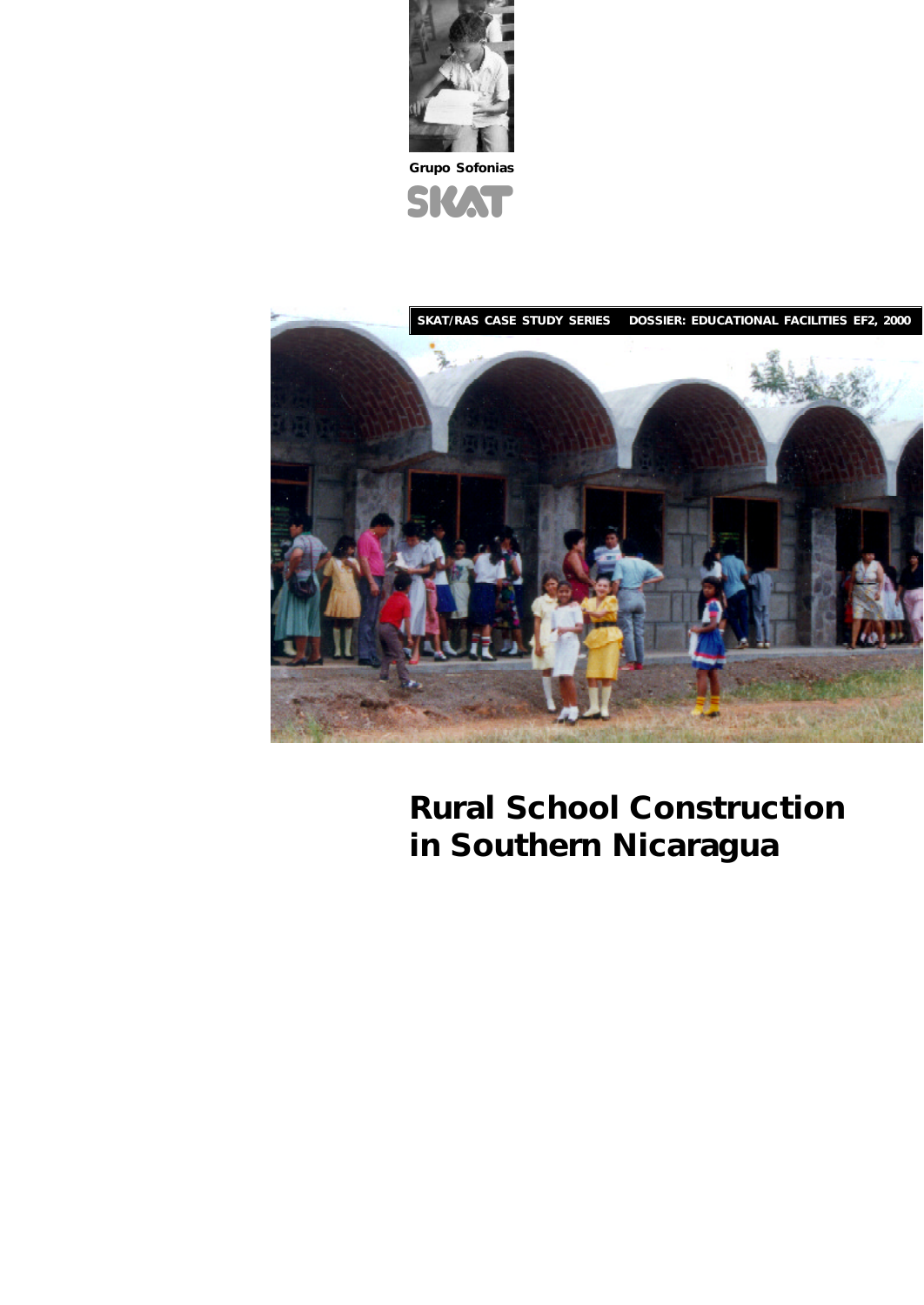## Front Page:

Carlos Miranda Blanco, built in 1989 with quarry stones and brick vaults.

Background image:

The local team developed their own "colonial style", to the delight of the villagers.

**PROJECT INFORMATION**



### Above:

A rural school revisited ten years later (1998)

# Left:

A Cuban teacher and her class under an improvised roof.



# **The Country Context Objectives Architecture**

**Nicaragua is one of the five countries of Central America, located in the tropical area of the Northern Hemisphere, the climate of its southern area being hot humid. It covers some 130,000km2 and has a population of about 4.5 million. Its history is that of a typical "Banana Republic": foreign intervention, local and regional wars, coups d'état.**

**After the civil war in 1979, the newly installed government gave education absolute priority. In**

**a country where the vast rural areas had little or no infrastructure, this was a gigantic task. Newly recruited teachers with rudimentary training and hundreds of well-prepared Cuban teachers started the task of educating the rural population, in makeshift shacks erected by the population and even under the shade of trees.**

**The Ministry of Education asked Grupo Sofonias, a small international NGO, to assist in the**

**construction of schools. Swissaid, a Swiss NGO, was approached for financing and between 1980 and 1991, 380 classrooms were built in some 120 villages and their neighbourhood.**

**Nicaragua has suffered many changes over the centuries and there is no clearly defined cultural identity in the field of architecture. While traditional dwellings in the south are rather simple wooden structures, the modern**

**influences from the US have focused upon the use of cement for walls and tin sheets for roofs. Among the rural and semi-urban dwellers, there is little desire for architectural expression.**

**However, people generally like the colonial structures with arches, tiles and verandas and consider them as the indigenous architecture. Thus, the project team felt that this was a reasonable point of departure for a rural school construction**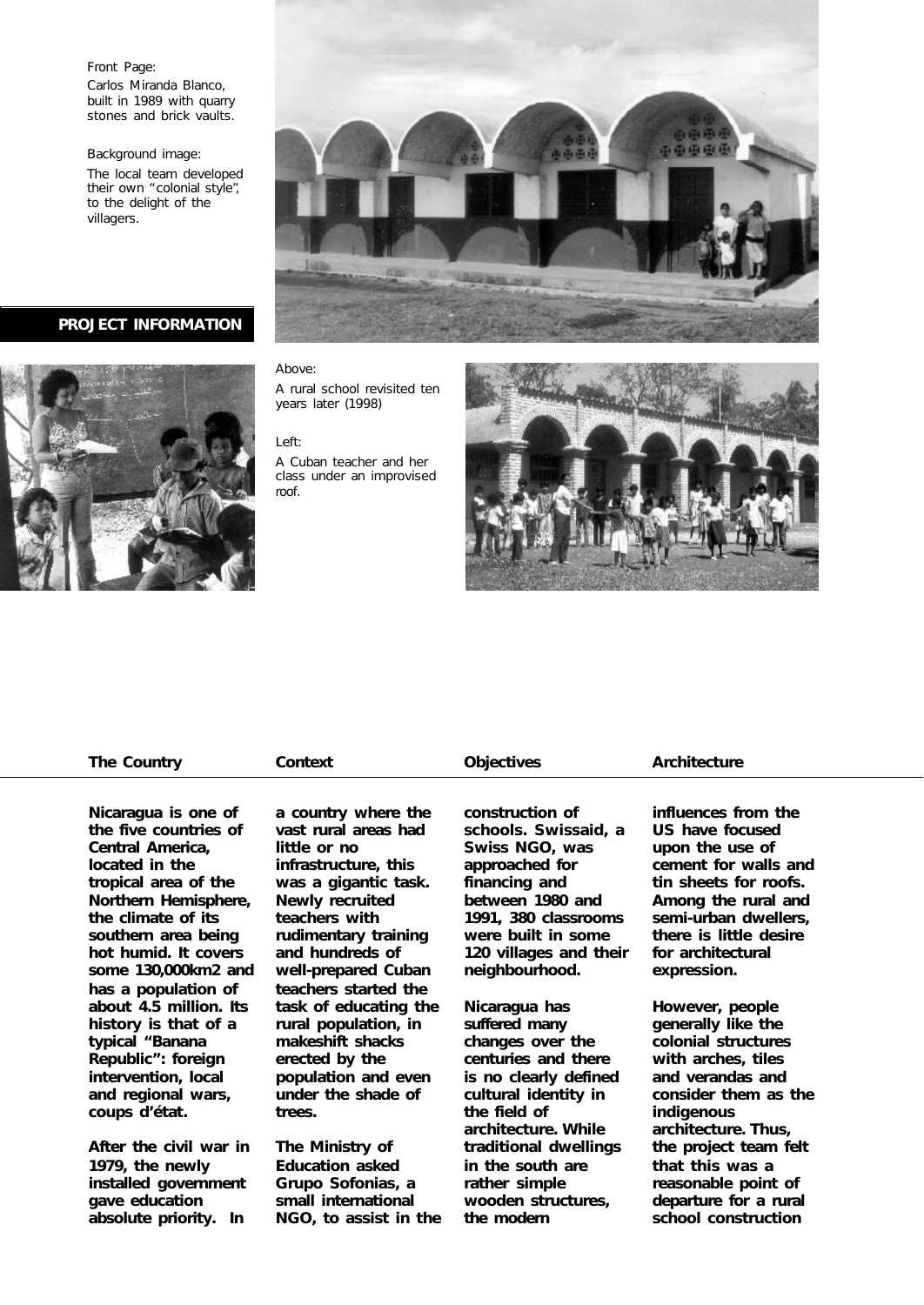

# Left top: Building colonial façades in 1985

## Left bottom:

Cut quarrystones are the locally available material in Carazo

# Below:

Fibre concrete sheets were produced on site and later replaced by MCR tiles

# **BUILDING CONSTRUCTION**



**project, which should place emphasis on the use of local materials and easy replication.**

**The main task was to use local materials and technologies and not to depend upon imports. Many villages had no access by road and each one had to be assessed separately with respect to the design and the choice of locally available materials and technologies. Mainly in the first project phase, no school was made identical to the**

**other. Most of the time walls were made with stones and lime-cement mortar or locally burnt brick roofs with locally burnt clay tiles or handmade fibre-concrete sheets, one of the early strengths of the project.**

**After the homemade fibre-concrete sheets proved to be a failure (some sheets cracked after one or two years on the roof), the project turned towards microconcrete tiles or vaults made with fired clay bricks. The**

# **Appropriate Technology Individual Adjustment Review**

**vaults allowed elegant and low cost constructions. However, the communities would have liked more "decorated" buildings. By building a front wall in face bricks with pillars and arches, the schools acquired a higher status among the villagers. Even the leading architect felt it was the right thing to do, though it certainly violates contemporary architectonic beliefs…**

**This case study has**

**been elaborated more than ten years after the project finished and almost 20 years after its start. Most of the buildings are still in use and well kept. Many have been renovated, mainly the early ones. Sometimes new buildings have been added to the school, invariably planned and built by international aid programmes using the same standard and the same industrial materials all over the country and not taking into account community participation.**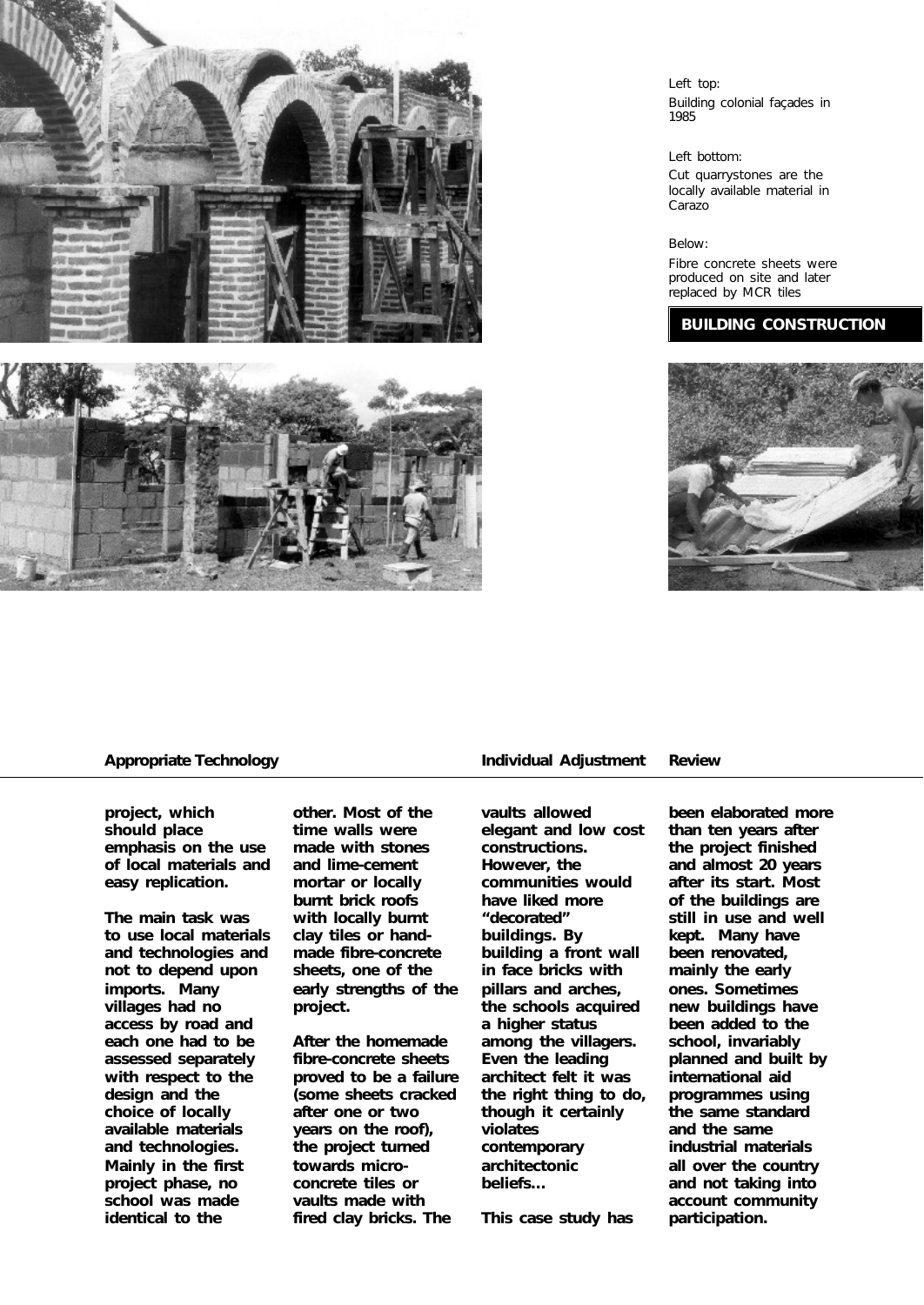

This CASE STUDY SERIES is a collection on intelligent architecture and best practices of cost and economical building systems, taking into consideration traditional and socio-cultural aspects as well as the requirements of modern way of life. The CASE STUDY SERIES comprises three dossiers Housing, Health Facilities and Educational Facilities.

Publication by:

**SKAT Vadianstr. 42 9000 St. Gallen, Switzerland http://www.skat.ch email: info@skat.ch**

Grupo Sofonias Apdo 88 Jinotepe, Nicaragua email: sofonias@ibw.com.ni

Published by: **SKAT** Daniel Schwitter http://www.skat.ch email: daniel.schwitter@skat.ch

**B U I L D I N G P A R T N E R S H I P S**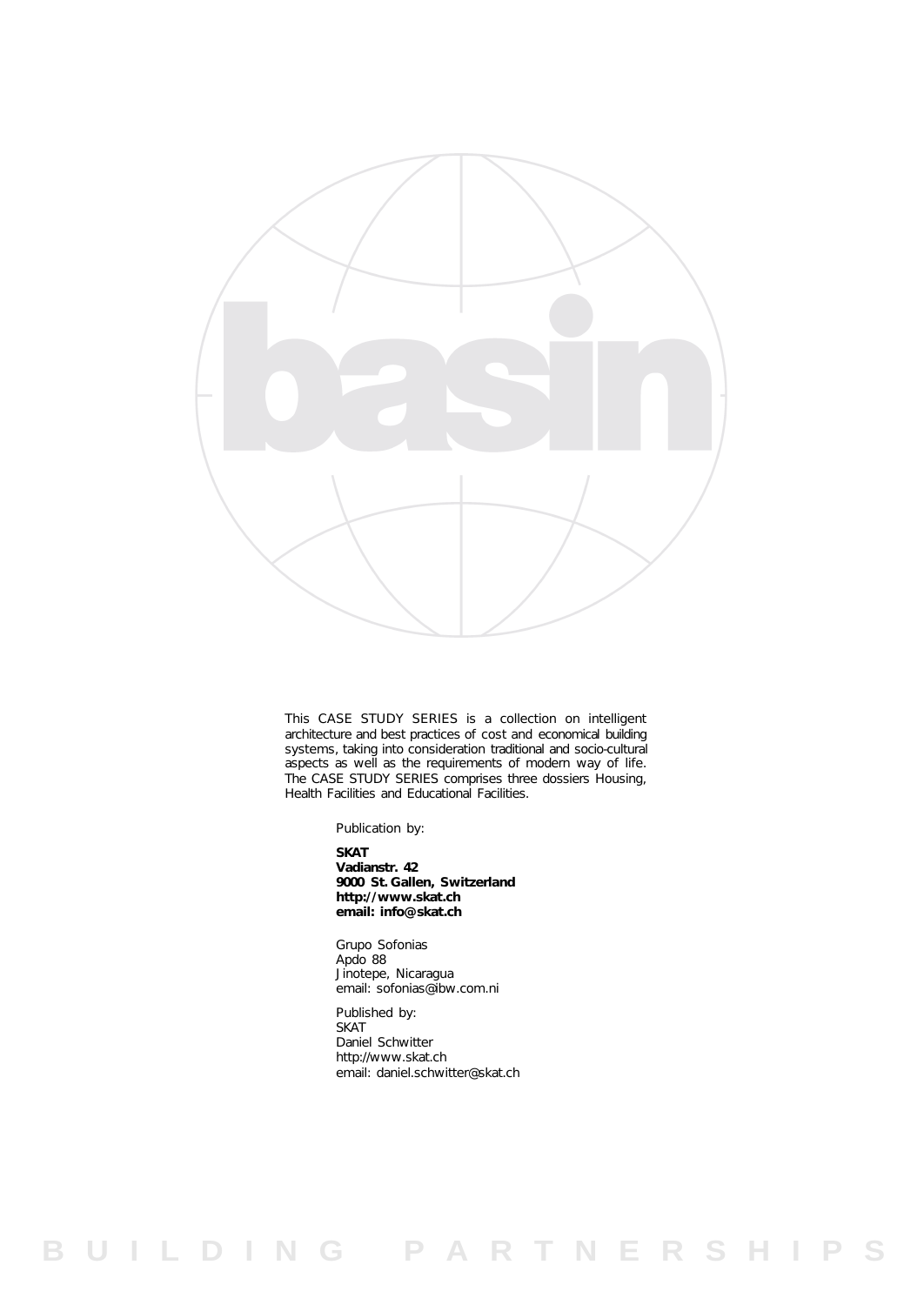| <b>FUNCTION</b>               | School buildings for basic education             |  |
|-------------------------------|--------------------------------------------------|--|
| <b>LOCATION</b>               | Southern Nicaragua                               |  |
| <b>PROMOTER</b>               | Ministry of Education, Nicaragua                 |  |
| <b>ARCHITECTS</b>             | Kurt Rhyner / Emiliano Armira / Marcelino Castro |  |
| <b>PROJECT IMPLEMENTATION</b> | Grupo Sofonias                                   |  |
| YEARS OF CONSTRUCTION         | 1980 - 1990                                      |  |

Section





# **PROJECT SCOPE**

| Primary Schools          | 120                  |  |
|--------------------------|----------------------|--|
| No. of classrooms        | 380                  |  |
| Total built area         | $24'000 \text{ m}^2$ |  |
| No. of children attended | 12'000               |  |
|                          |                      |  |

# **BUILDING COSTS**

| External contribution                             | $\text{USS}$ 2'200'000.— (67%)  |  |
|---------------------------------------------------|---------------------------------|--|
| Community contribution                            | $\text{US$}$ 1'100'000.— (33%)  |  |
| Total cost                                        | $\text{US$}$ 3'300'000.— (100%) |  |
| Average construction cost per m <sup>2</sup> US\$ | $137 -$                         |  |
|                                                   |                                 |  |

# **Legend:**

- 1 Brick vault
- 2 ventilation blocks

**PROJECT DATA**

PROJECT DATA

- 3 reinforced concrete beam
- 4 bricks or stone
- 5 reinforced concrete beam 6 concrete floor
- 7 foundation